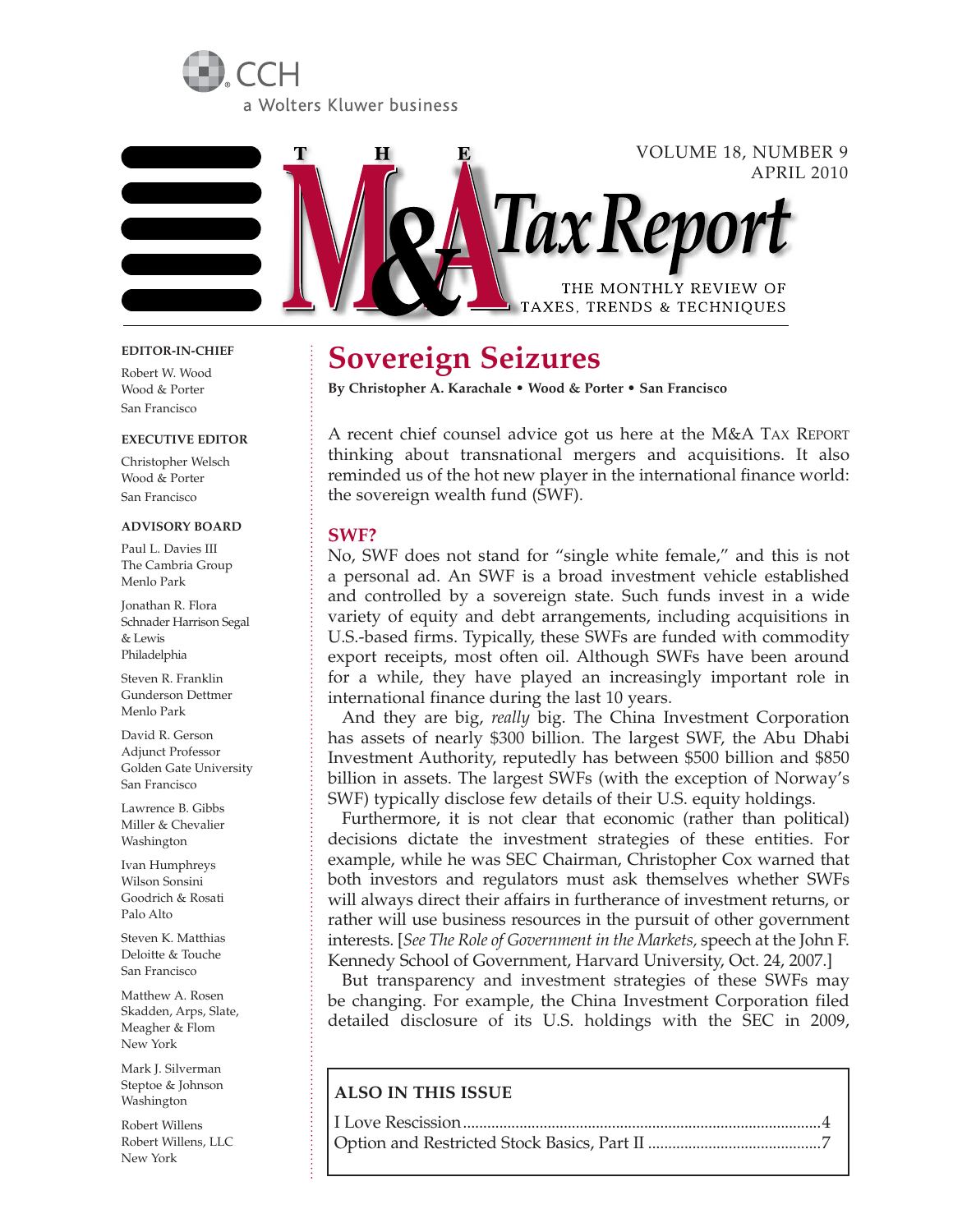showing that it owns stock in a variety of domestic companies, including Apple, Coca-Cola, Johnson & Johnson, Motorola and Visa. Similarly, in March 20, 2008, the U.S. and the governments of Abu Dhabi and Singapore, as well as their respective SWFs, reached an agreement on principles for investment. [*See* U.S. Department of the Treasury, Press Release, March 30, 2008.]

The parties agreed that SWF investment decisions should be based solely on commercial grounds, rather than the advancement, directly or indirectly, of the geopolitical goals of the controlling government. In addition, they said, SWFs should make this statement formally as part of their basic investment management policies.

# **Transnational Takings**

So what, you may be asking, do these SWFs have to do with the taxation of M&A transactions?



2009) is what. Although the machinations of the various parties are complicated, the issue in this chief counsel advice was whether the taxpayer, a U.S. power company, could deduct as an ordinary loss the conversion of its partnership interest in a foreign joint venture. The taxpayer entered into a Subchapter K partnership with a variety of investors, including a state-owned foreign company, to construct and operate a power plant in the foreign country. After the market for power became less

The recently released CCA 201002035 (Sept. 25,

expensive, a state-owned commercial entity, which itself was in the business of supplying power to the region, refused to provide the necessary interconnection to the power grid for the new power plant. After a few years of negotiation, taxpayer's board declared its foreign power operations a discontinued business and taxpayer wrote off its investment in the joint venture. The taxpayer transferred its interest in the join venture to the stateowned foreign company as well as other new investors for certain consideration.

# **Seizing Power?**

The taxpayer asserted that it was entitled to an ordinary loss deduction based on a compulsory or involuntary conversion under Code Sec. 1231. According to the taxpayer, the actions of the foreign governmental agents and instrumentalities deprived the taxpayer of its interest in the power plant. Thus, the taxpayer argued, the state-owned foreign company had effected a taking of its partnership interest. Furthermore, the taxpayer asserted that although it made a purported sale of its interest to the state-owned foreign company, this was just compensation for the involuntary conversion of the taxpayer's interest in the joint venture.

The IRS ruled that there was no seizure or involuntary conversion for federal tax purposes. Rather, the state-owned commercial entity was acting in its own economic interest as a commercial enterprise wishing to compete with the taxpayer's power plant. Interestingly, in discounting the taxpayer's respective arguments, the IRS offers a good blueprint of its legal analysis on questions of seizure or expropriation by a foreign government. Three of these bear mention.

**Sign Up Here...** CCHGroup.com/Email/Journals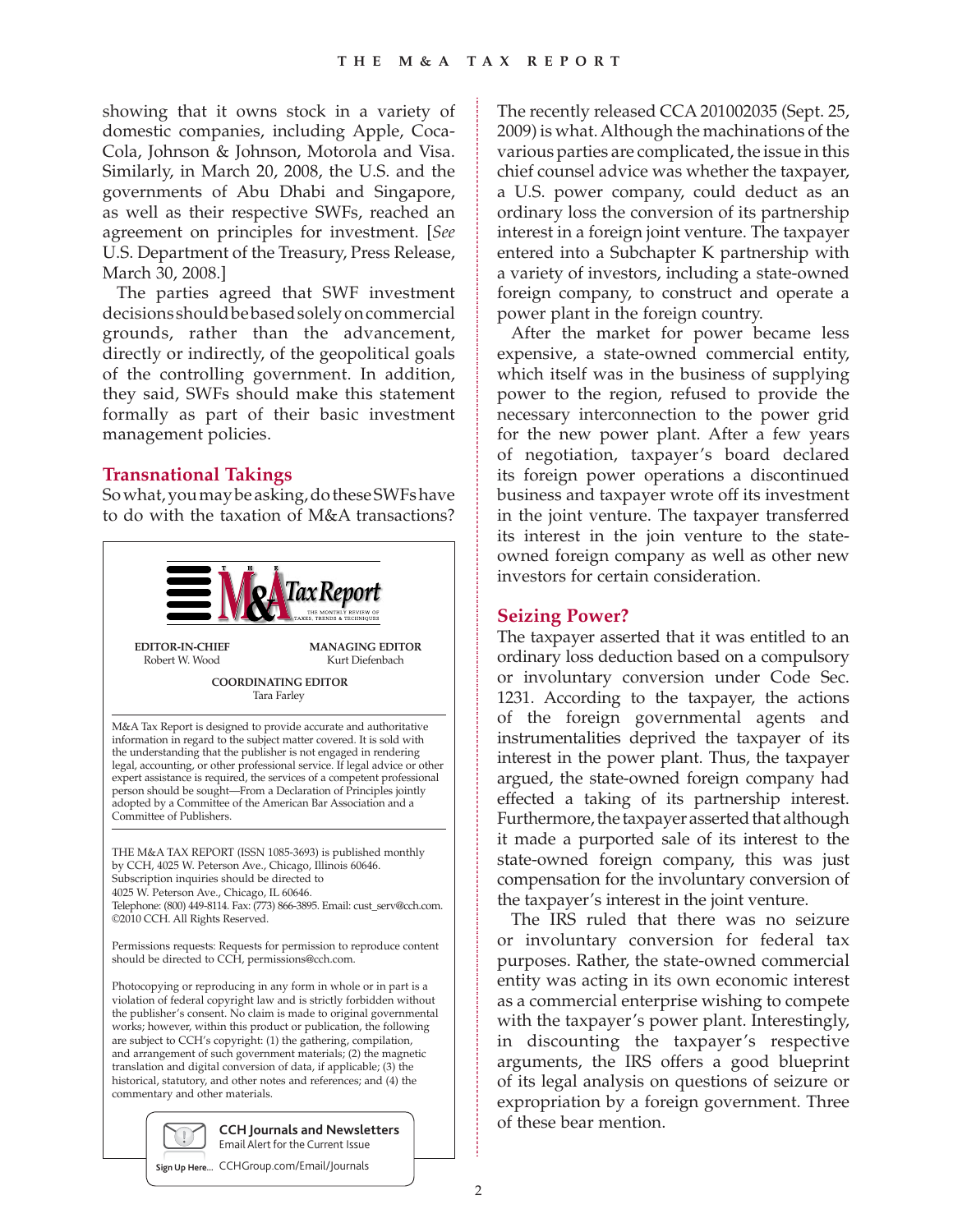## **Extraterritorial Expropriation**

First, the IRS describes the circumstances in which an instrumentality of a foreign country is capable of an act of seizure for purposes of Code Sec. 1231 (creating a loss under Code Sec. 165). According to the chief counsel advice, state ownership by itself does not convert all actions by a state-owned company into government action.

Where a state-owned entity (1) has autonomy over its own commercial operations; (2) is responsible for its own profits and losses; and (3) is subject to suit for its actions, its economic activity probably will not result in a seizure that could create an ordinary loss for the owner of the expropriated property. The key appears to be whether the state-owned entity is exercising regulatory or other governmental power or is otherwise acting on behalf of the foreign entity.

## **Physical vs. Nonphysical?**

Second, the chief counsel advice points out that an involuntary conversion due to seizure does not necessarily involve the physical confiscation of a tangible asset. Rather, in appropriate circumstances, intangible assets such as corporate stock or a partnership interest may be appropriated by a foreign entity. [*Citing to* Rev. Rul. 71-1, 1971-1 CB 59.]

Finally, the IRS concedes there could be an indirect, *de facto*, seizure of property by a foreign government or one of its instrumentalities, even though title to the property is not formally transferred to the government, and the transaction involves an apparently voluntary sale. The IRS also acknowledges that such a seizure could be passive or covert, provided that it involved the action of a governmental body.

## **Involuntary Conversions in Action**

This brings us back to the character and role of SWFs. Suppose you partnered with a SWF to construct a power plant in the foreign country that owns the SWF. The deal goes south because of the recalcitrance of the directors of the SWF. They refuse to provide funding for the power plant and, through strong-arm tactics, including influencing the local workers, force a stop to the construction of the power plant.

Would this constitute a seizure of your partnership interest for purposes of Code Sec. 1231, creating an ordinary loss? It would certainly seem so. Despite the fact the SWF purportedly acts in its own commercial interest (Treasury Department principles notwithstanding), the SWF certainly is an instrumentality of the foreign nation (if not a part of the foreign nation itself). Plus, the SWF may well be acting *not* for commercial interests, but in the name of geopolitical hegemony. The IRS, approached with such facts, would be hard-pressed not to find the situation distinguishable from CCA 201002035.

Now take the hypothetical to the next step instead of a tangible asset such as a power plant, suppose you invest (along with an SWF) in the stock of a foreign bank in the SWF's country. Let's say the SWF is able to force the value of the stock down through its investment in other competing banks and proxy battles. In the end, you are forced to sell your stock in the foreign bank to the SWF at a huge loss.

## **Looks Like a Seizure?**

Is this a *de facto* seizure, even though you have received consideration for your shares of the stock? Could you receive ordinary loss treatment for this loss from your stock? It appears not to be outside the realm of possibility. Maybe you could show that the SWF was acting in a political, rather than economic capacity. Call it covert nationalization of the foreign country's banks, and you may already be halfway there.

Let's take this example to its final logical step. Suppose you've partnered with the SWF to design and build computer chips in the U.S (leave aside regulatory concerns). You will supply your specialized computer chip knowledge. In turn, the SWF will supply the vast bulk of the funding.

Again, the SWF balks at providing additional funding that is required. With the loss of funding, the computer chip company fails. A whistleblower emerges who has information suggesting that because of the increase in computer chip costs, the SWF pulled its funds so that computer chips from its own country could have a better shot at the U.S. market.

Has there been a seizure? Perhaps it is tenuous, but it might be possible to argue that you are entitled to an ordinary loss with respect to a partnership interest because the SWF was